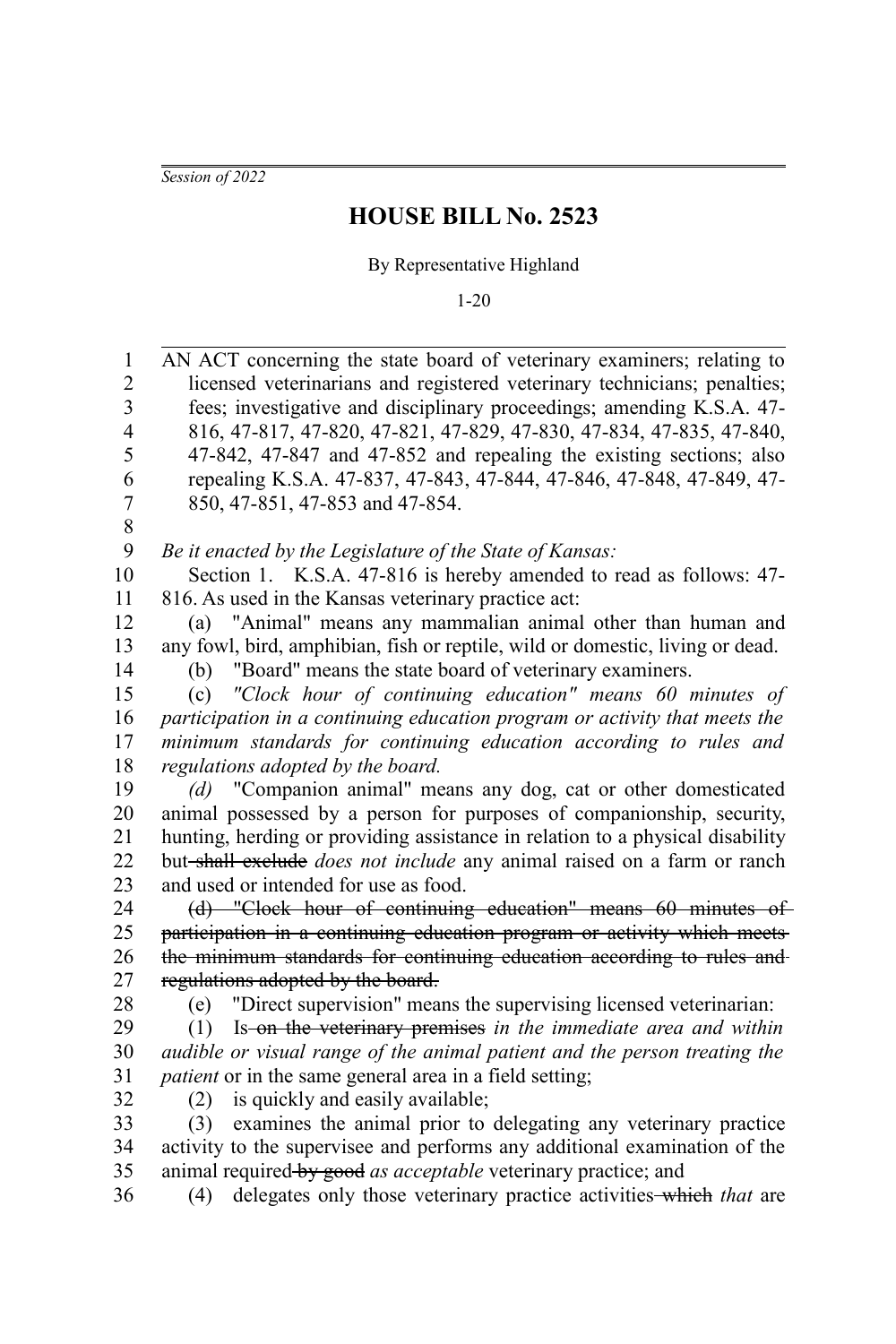consistent with rules and regulations of the board regarding employee supervision. 1 2

(f) "Licensed veterinarian" means a veterinarian who is validly and currently licensed to practice veterinary medicine in this state*"Graduate veterinary technician" means a person who has graduated from an American veterinary medical association accredited school approved by the board*. 3 4 5 6 7

(g) *"Impaired" or "impairment" means the quality, state or condition of being damaged, weakened or diminished. "Impaired" or "impairment" includes, but is not limited to, deterioration through the aging process, loss of motor skills or abuse of alcohol, drugs or controlled substances.* 8 9 10 11

*(h)* "Indirect supervision" means—that the supervising licensed veterinarian: 12 13

(1) Is not on the veterinary premises or in the same general area in a field setting, but has examined the animal and provided either written or documented oral instructions or a written protocol for treatment of the animal patient, except that in an emergency, the supervising licensed veterinarian may provide oral instructions prior to examining the animal and subsequently examine the animal and document the instruction in writing; 14 15 16 17 18 19 20

(2) delegates only those veterinary practice tasks which *that* are consistent with the rules and regulations of the board regarding employee supervision; and 21 22 23

(3) the animal being treated is not anesthetized as defined in rules and regulations. 24 25

(h)*(i) "Licensed veterinarian" means a veterinarian who is validly and currently licensed to practice veterinary medicine in this state.* 26 27

*(j) "Person" means any individual, corporation, partnership, association or other entity.* 28 29

30

*(k)* "Practice of veterinary medicine" means any of the following:

(1) To diagnose, treat, correct, change, relieve, or prevent animal disease, deformity, defect, injury or other physical or mental condition; including*. "Practice of veterinary medicine" includes* the prescription or administration of any drug, medicine, biologic, apparatus, application, anesthesia or other therapeutic or diagnostic substance or technique on any animal, including, but not limited to, acupuncture, surgical or dental operations, animal psychology, animal chiropractic, theriogenology, surgery, including cosmetic surgery, any manual, mechanical, biological or chemical procedure for testing for pregnancy or for correcting sterility or infertility or to render service or recommendations with regard to any of the above and all other branches of veterinary medicine. 31 32 33 34 35 36 37 38 39 40 41

(2) To represent, directly or indirectly, publicly or privately, an ability and willingness to do any act described in paragraph (1). 42 43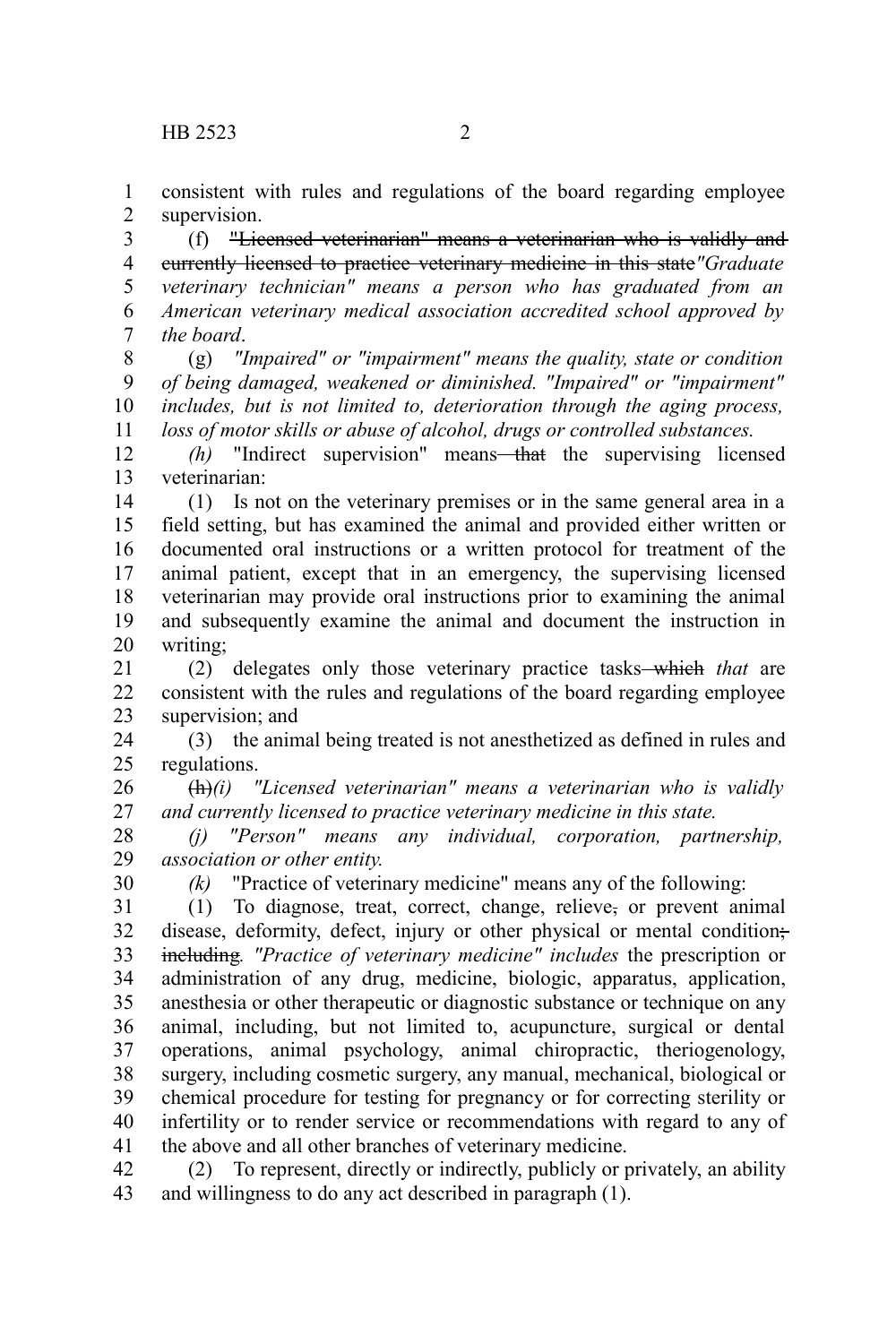(3) To use any title, words, abbreviation or letters in a manner or under circumstances which *that* induce the belief that the person using them is qualified to do any act described in paragraph (1). Such use shall be prima facie evidence of the intention to represent oneself as engaged in

the practice of veterinary medicine. 5

(4) To collect blood or other samples for the purpose of diagnosing disease or conditions. This shall not apply to unlicensed personnel employed by the United States department of agriculture or the Kansas department of agriculture who are engaged in such personnel's official duties. 6 7 8 9 10

(5) To apply principles of environmental sanitation, food inspection, environmental pollution control, animal nutrition, zoonotic disease control and disaster medicine in the promotion and protection of public health in the performance of any veterinary service or procedure. 11 12 13 14

(i)*(l) "Probable cause committee" means a committee consisting of up to three board members that:* 15 16

*(1) Reviews information of any type, including, but not limited to, potential impairment;* 17 18

*(2) determines whether a licensed veterinarian, registered veterinary technician or person may have violated the Kansas veterinary practice act or the board regulations; and* 19 20 21

*(3) attempts to resolve the matter through the adjudicative hearing process.* 22 23

*(m) "Registered veterinary technician" means an individual who is a graduate veterinary technician, has passed the examinations required by the board for registration and is registered by the board.* 24 25 26

*(n)* "School of veterinary medicine" means any veterinary college or division of a university or college that offers the degree of doctor of veterinary medicine or its equivalent, which *that* conforms to the standards required for accreditation by the American veterinary medical association and which *that* is recognized and approved by the board. 27 28 29 30 31

 $\left(\frac{1}{10}\right)(o)$  "Veterinarian" means a person who has received a doctor of veterinary medicine degree or the equivalent from a school of veterinary medicine. 32 33 34

(k) "Veterinary premises" means any premises or facility where the practice of veterinary medicine occurs, including, but not limited to, a mobile clinic, outpatient clinic, satellite clinic or veterinary hospital or clinic, but shall not include the premises of a veterinary client, research facility, a federal military base, Kansas state university college of veterinary medicine or any premises wherein the practice of veterinary medicine occurs no more than three times per year as a public serviceoutreach of a registered veterinary premises. 35 36 37 38 39 40 41 42

(l) "Graduate veterinary technician" means a person who has 43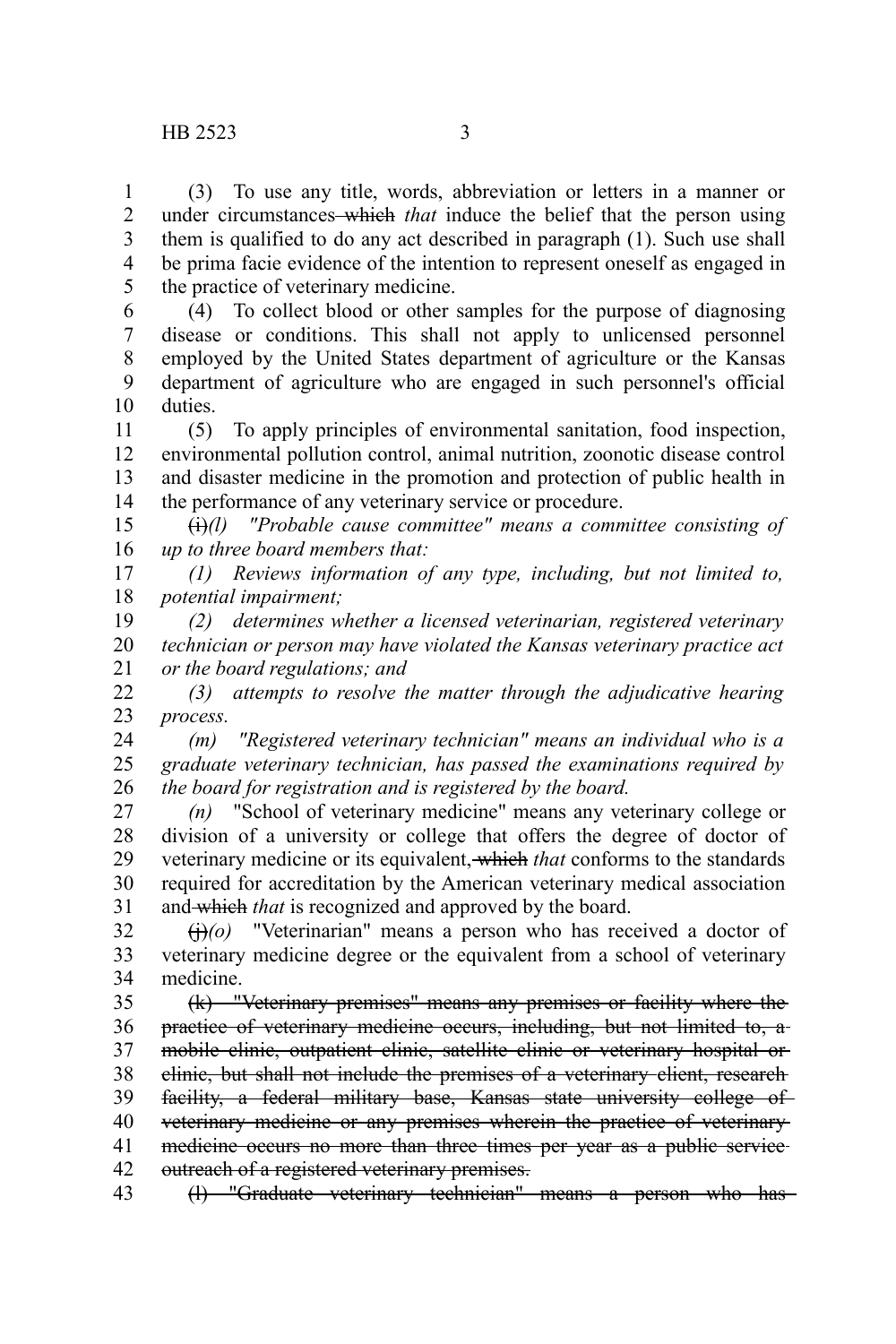graduated from an American veterinary medical association accredited school approved by the board. 1 2

(m) "Registered veterinary technician" means a person who is a graduate veterinary technician, has passed the examinations required by the board for registration and is registered by the board. 3 4 5

6

(n)*(p)* "Veterinary-client-patient relationship" means:

(1) *(A)* The veterinarian has assumed the responsibility for making medical judgments regarding the health of the animal or animals and the need for medical treatment,*;* and 7 8 9

*(B)* the client, owner or other caretaker has agreed to follow the instruction of the veterinarian; 10 11

(2) there is sufficient knowledge of the animal or animals by the veterinarian to initiate at least a general or preliminary diagnosis of the medical condition of the animal or animals. This means that the veterinarian has recently seen or is personally acquainted with the keeping and care of the animal or animals by virtue of an examination of the animal or animals, or by medically appropriate and timely visits to the premises where the animal or animals are kept, or both; and 12 13 14 15 16 17 18

(3) the practicing veterinarian is readily available for followup in case of adverse reactions or failure of the regimen of therapy. 19 20

(o)*(q) "Veterinary corporation" means a professional corporation of licensed veterinarians incorporated under the professional corporation act of Kansas, K.S.A. 17-2706 et seq., and amendments thereto.* 21 22 23

*(r) "Veterinary partnership" means a partnership pursuant to the Kansas uniform partnership act, K.S.A. 56a-101 et seq., and amendments thereto, formed by licensed veterinarians engaged in the practice of veterinary medicine.* 24 25 26 27

*(s) "Veterinary premises" means any premises or facility where the practice of veterinary medicine occurs, including, but not limited to, a mobile clinic, outpatient clinic, satellite clinic or veterinary hospital or clinic, but does not include the premises of a veterinary client, research facility, a federal military base, Kansas state university college of veterinary medicine or any premises wherein the practice of veterinary medicine occurs no more than three times per year as a public service outreach of a registered veterinary premises.* 28 29 30 31 32 33 34 35

*(t)* "Veterinary prescription drugs" means such prescription items as defined by 21 U.S.C. § 353, as in effect on July 1, 2001 *2021*. 36 37

(p) "Veterinary corporation" means a professional corporation of licensed veterinarians incorporated under the professional corporation act of Kansas, cited at K.S.A. 17-2706 et seq., and amendments thereto. 38 39 40

(q) "Veterinary partnership" means a partnership pursuant to the Kansas uniform partnership act, cited at K.S.A. 56a-101 et seq., and amendments thereto, formed by licensed veterinarians engaged in the 41 42 43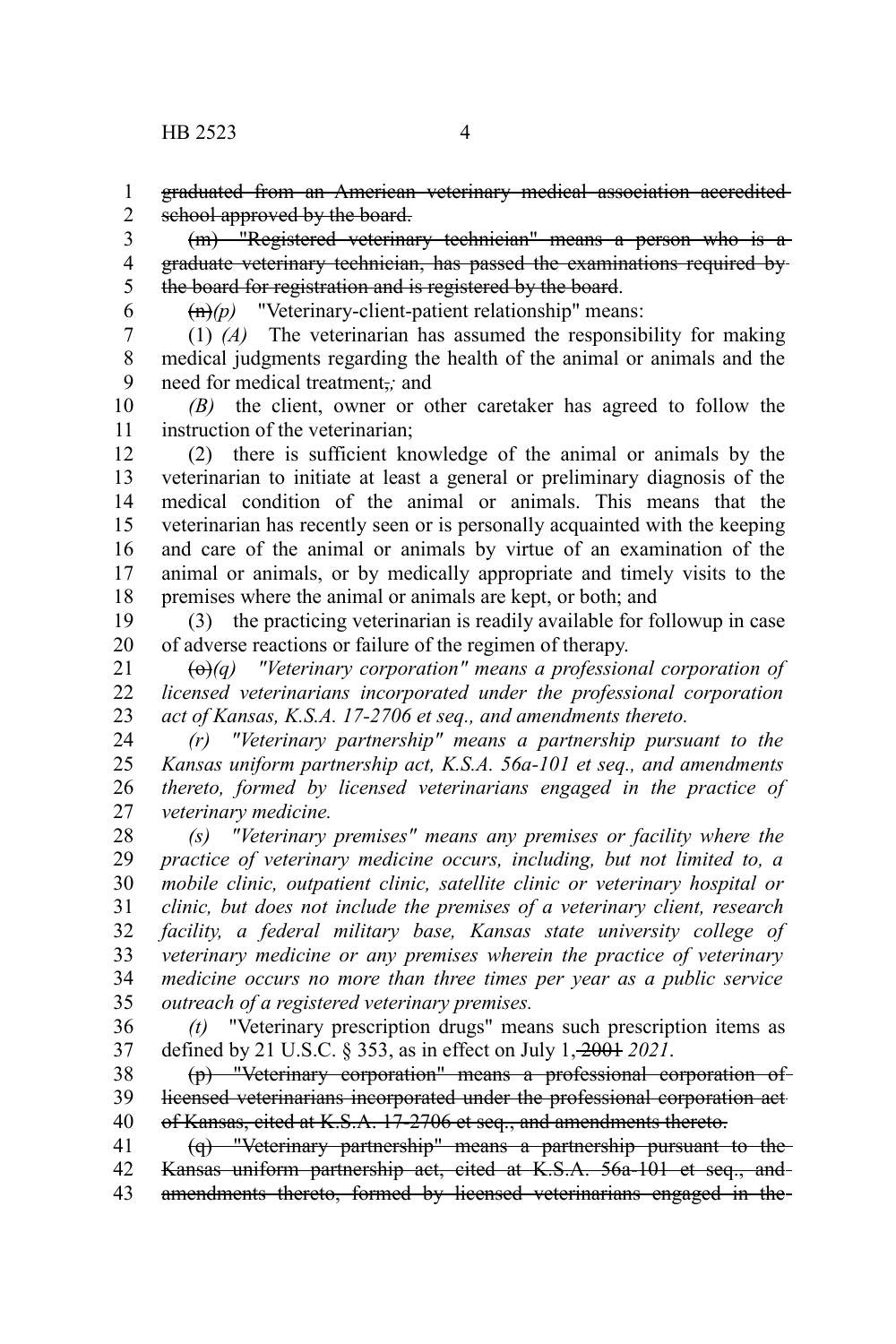practice of veterinary medicine. 1

(r) "Person" means any individual, corporation, partnership, association or other entity. 2 3

Sec. 2. K.S.A. 47-817 is hereby amended to read as follows: 47-817. No person shall practice veterinary medicine in this state who is not currently and validly a licensed veterinarian. This act shall not be construed to prohibit: 4 5 6 7

(a) An employee of the federal, state or local government performing such employee's official duties. 8 9

(b) A person from gratuitously giving aid, assistance or relief in veterinary emergency cases if such person does not represent themselves to be veterinarians or use any title or degree appertaining to the practice thereof. 10 11 12 13

(c) A veterinarian regularly licensed in another state consulting with a licensed veterinarian in this state. 14 15

(d) Fisheries biologists actively employed by the state of Kansas, the United States government, or any person in the production or management of commercial food or game fish while in the performance of such persons' official duties. 16 17 18 19

(e) Any feeder utilizing and mixing antibiotics or other disease or parasite preventing drugs as a part of such feeder's feeding operations. 20 21

(f) The owner of an animal and the owner's regular employee caring for and treating the animal belonging to such owner, except where the ownership of the animal was transferred to avoid this act.  $22$ 23 24

(g) Before July 1, 2016, a member of the faculty of a school of veterinary medicine performing such member's regular functions or a person lecturing, or giving instructions or demonstrations at a school of veterinary medicine or in connection with a continuing education course for veterinarians. On or after July 1, 2016: 25 26 27 28 29

(1) The practice of veterinary medicine at a school of veterinary medicine in this state by a person possessing an institutional license; 30 31

(2) any person, including without limitation, a member of the faculty of a school of veterinary medicine, lecturing or giving instructions or demonstrations at a school of veterinary medicine or in connection with a continuing education course for veterinarians or veterinary technicians, except when such activities involve the practice of veterinary medicine on client-owned animals; or 32 33 34 35 36 37

(3) the temporary practice of veterinary medicine at a school of veterinary medicine in this state, for a period not exceeding 30 days per calendar year, by a person eligible to obtain a veterinary or institutional license upon examination and application for the same. 38 39 40 41

(h) Any person engaging in bona fide scientific research which *that* reasonably requires experimentation involving animals or commercial 42 43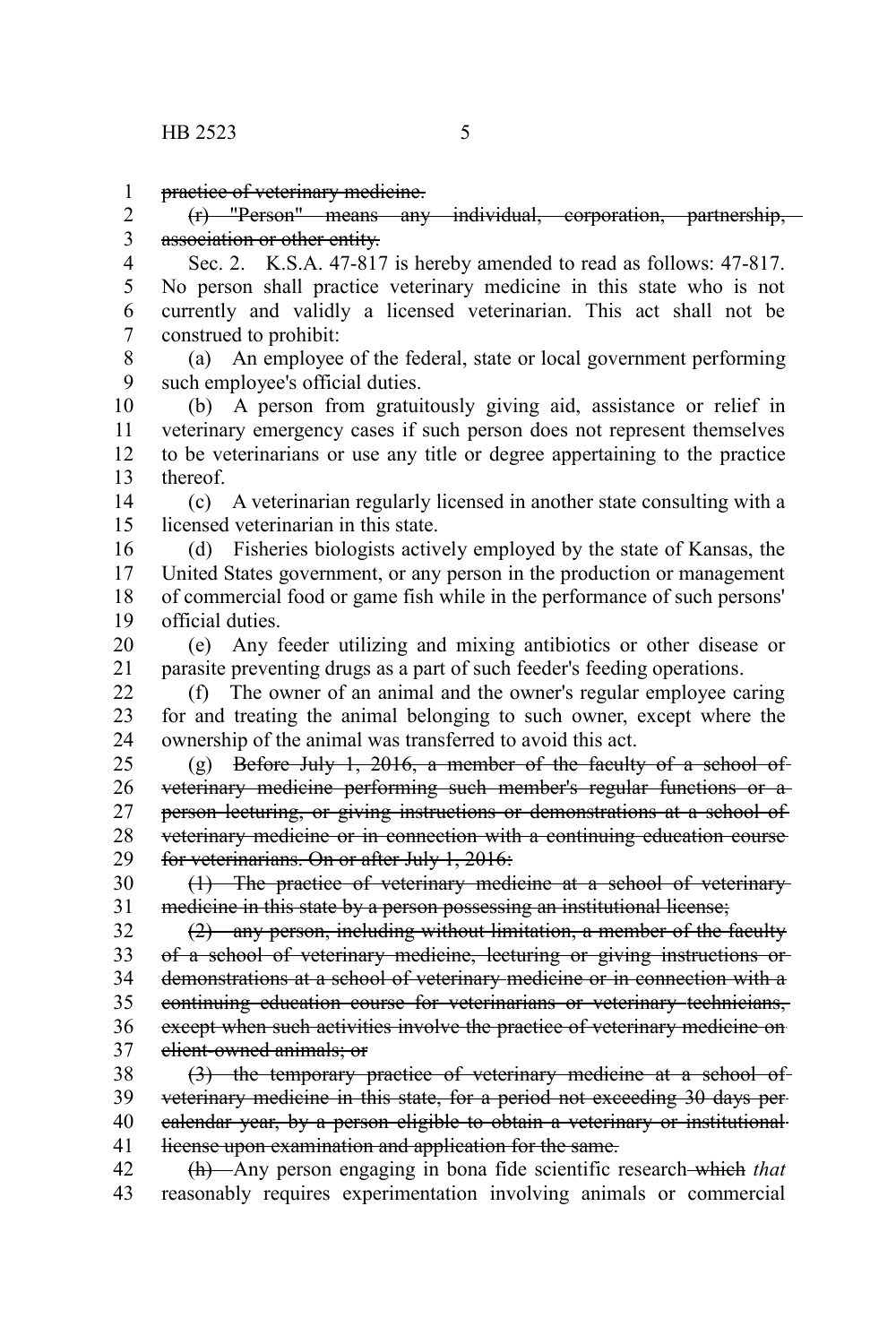production of biologics or animal medicines. 1

 $\overrightarrow{(h)}$  A nonstudent employee, independent contractor or any other associate of the veterinarian or a student in a school of veterinary medicine who has not completed at least three years of study and who performs prescribed veterinary procedures under the direct supervision of a licensed veterinarian or under the indirect supervision of a licensed veterinarian pursuant to rules and regulations of the board. 2 3 4 5 6 7

 $\left(\frac{1}{1}\right)(i)$  A student who has completed at least three years of study in a school of veterinary medicine and who performs prescribed veterinary procedures assigned by such student's instructors or who works under direct or indirect supervision of a licensed veterinarian. 8 9 10 11

Sec. 3. K.S.A. 47-820 is hereby amended to read as follows: 47-820. (a) Except as provided further, The board shall remit all moneys received by or for it from fees, charges or penalties to the state treasurer in accordance with the provisions of K.S.A. 75-4215, and amendments thereto. Upon receipt of each such remittance, the state treasurer shall deposit the entire amount in the state treasury. Ten percent of each such deposit shall be credited to the state general fund and the balance shall be credited to the veterinary examiners fee fund. Costs relating to assessment and enforcement of civil fines shall be credited to the veterinary examiners fee fund from all moneys received that are civil fines and the balance shall be credited to the state general fund. All expenditures from such fund shall be made in accordance with appropriation acts upon warrants of the director of accounts and reports issued pursuant to vouchers approved by the executive director or by a person or persons designated by the executive director. $(b)$  For the fiscal years ending June 30, 2015, and June 30, 2016, the board shall remit all moneys received by or for it from fees, charges or penalties to the state treasurer in accordance with the provisions of K.S.A. 75-4215, and amendments thereto. Upon receipt of each such remittance, the state treasurer shall deposit the entire amount in the state treasury to the credit of the veterinary examiners fee fund. Costs related to assessment and enforcement of civil fines shall be credited to the veterinary examiners fee fund. All expenditures from such fund shall be made in accordance with appropriation acts upon warrants of the director of accounts and reports issued pursuant to vouchers approved by the secretary of agriculture or by a person or persons designated by the secretary of agriculture. 12 13 14 15 16 17 18 19 20 21 22 23 24 25 26 27 28 29 30 31 32 33 34 35 36 37

Sec. 4. K.S.A. 47-821 is hereby amended to read as follows: 47-821. (a) In general, but not by way of limitation, the board shall have power to: 38 39

(1) Examine and determine the qualifications and fitness of applicants for a license to practice veterinary medicine in this state in accordance with K.S.A. 47-824 and 47-826, and amendments thereto. 40 41 42

43

(2) Inspect and register any veterinary premises pursuant to K.S.A.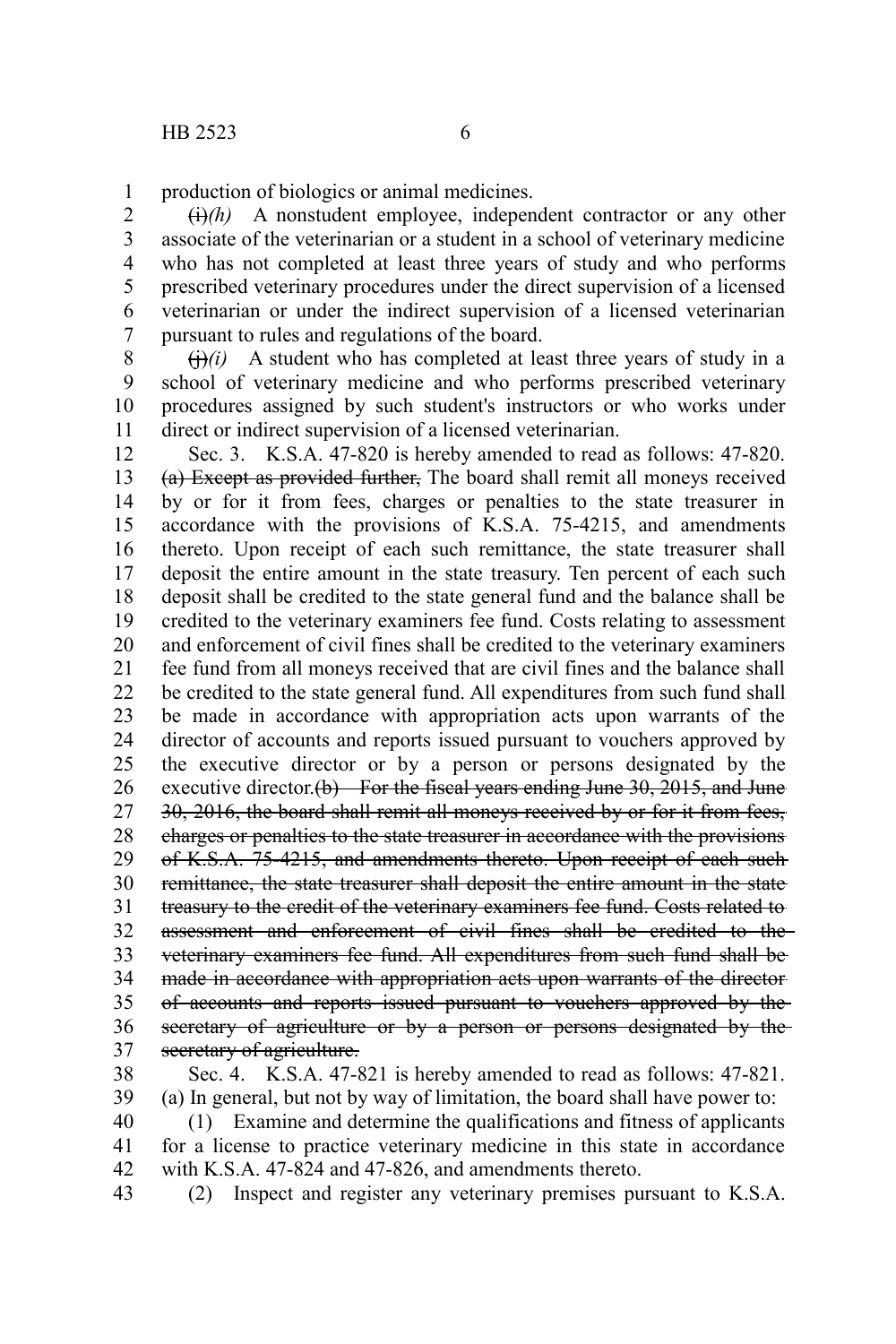47-840, and amendments thereto, and take any disciplinary action against the holder of a registration of a premises issued pursuant to K.S.A. 47-840, 1 2

and amendments thereto. 3

(3) Inspect and audit the records and compliance with the standards of practice of any veterinarian and take any disciplinary action against the licensed veterinarian consistent with the provisions of this act and the rules and regulations adopted thereunder. 4 5 6 7

(4) Issue, renew, deny, limit, condition, fine, reprimand, restrict, suspend or revoke licenses to practice veterinary medicine*, institutional licenses or veterinary technician registrations* in this state or otherwise discipline licensed veterinarians *or registered veterinary technicians* consistent with the provisions of this act and the rules and regulations adopted thereunder. 8 9 10 11 12 13

(5) Conduct an investigation upon an allegation by any person that any licensee or other veterinarian has violated any provision of the Kansas veterinary practice act or any rules and regulations adopted pursuant to such act. The board may appoint individuals and committees to assist in any investigation. 14 15 16 17 18

(6) Establish and publish annually a schedule of fees authorized pursuant to and in accordance with the provisions of K.S.A. 47-822, and amendments thereto. 19 20 21

(7) Employ full-time or part-time an executive director and such professional, clerical and special personnel as shall be necessary to carry out the provisions of this act. The board shall fix the compensation of such personnel who shall be in the unclassified service under the Kansas civil service act. Under the supervision of the board, the executive director shall perform such duties as may be required by law or authorized by the board. 22 23 24 25 26 27

28

(8) Purchase or rent necessary office space, equipment and supplies.

(9) Appoint from its own membership one or more members to act as representatives of the board at any meeting within or without the state where such representation is deemed desirable. 29 30 31

(10) Initiate the bringing of proceedings in the courts for the enforcement of this act. 32 33

(11) Adopt, amend or repeal rules and regulations for licensed veterinarians regarding the limits of activity for assistants and registered veterinary technicians who perform prescribed veterinary procedures under the direct or indirect supervision and responsibility of a licensed veterinarian. 34 35 36 37 38

(12) Adopt, amend or repeal such rules and regulations, not inconsistent with law, as may be necessary to carry out the purposes of this act and enforce the provisions thereof. 39 40 41

(13) Have a common seal. 42

(14) Adopt, amend or repeal rules and regulations to fix minimum 43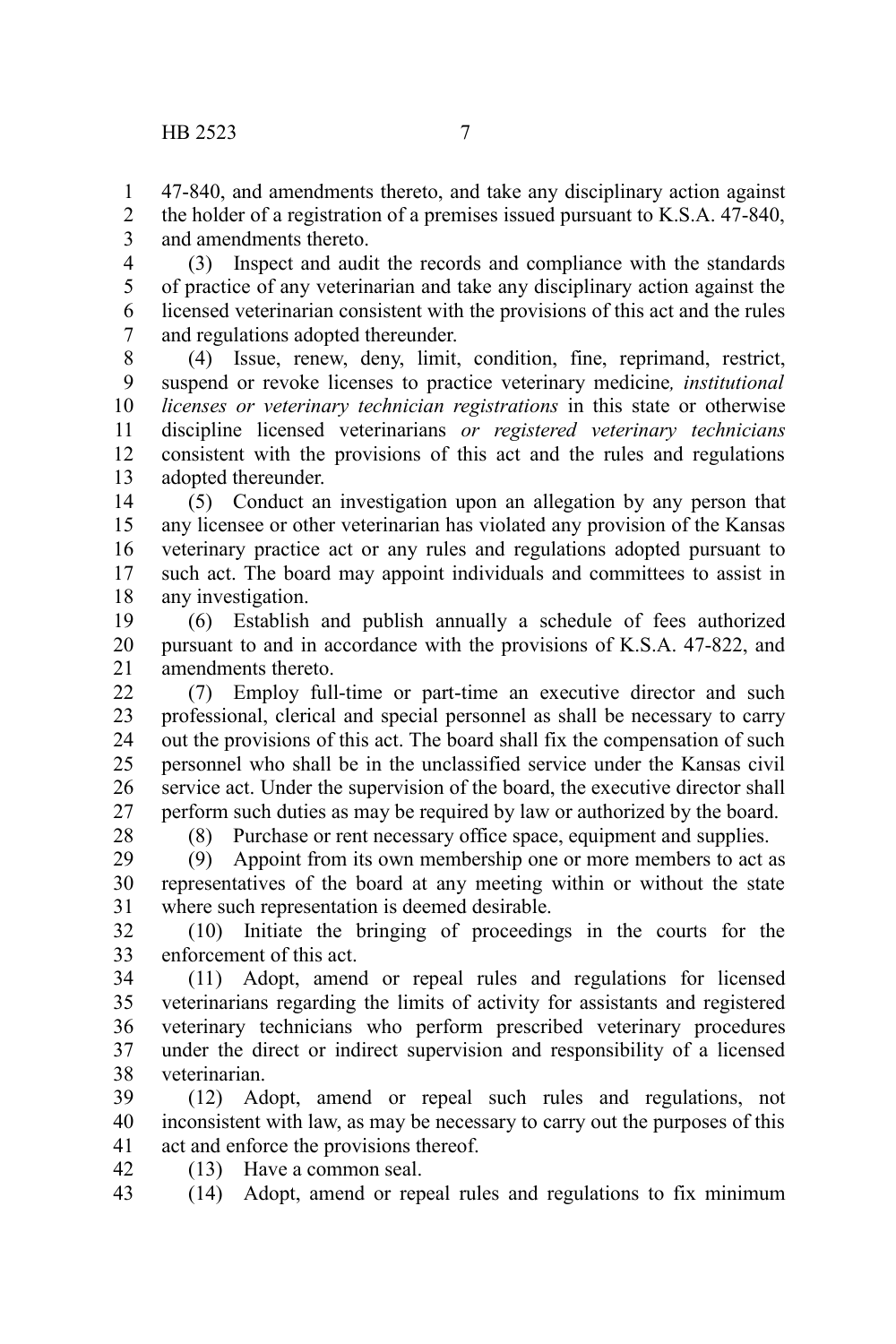standards for continuing veterinary medical education<del>, which standards</del> 1

*that* shall be a condition precedent to the renewal of a license under this act. 2 3

(15) Examine and determine the qualifications and fitness of applicants for registration and register veterinary technicians. 4 5

(16) Issue, renew, deny, limit, condition, fine, reprimand, restrict, suspend or revoke veterinary technician registrations in this state consistent with the provisions of this act and the rules and regulations adopted thereunder. 6 7 8 9

(17) Establish any committee necessary to implement any provision of this act including, but not limited to, a continuing education committee and a peer review committee. Such committees may be formed in conjunction with professional veterinary associations in the state. Members of such committees appointed by the board shall receive the same privileges and immunities and be charged with the same responsibilities of activity and confidentiality as board members. 10 11 12 13 14 15 16

(18) Refer complaints to a duly formed peer review committee of a duly appointed professional association. 17 18

(19) Establish, by rules and regulations, minimum standards for the practice of veterinary medicine. 19 20

 $(20)(19)$  Contract with a person or entity to perform the inspections or reinspections as required by K.S.A. 47-840, and amendments thereto. 21 22

 $\left(\frac{21}{20}\right)$  (A) For the purpose of investigations and proceedings conducted by the board, the board may issue subpoenas compelling: 23 24

(i) The attendance and testimony of veterinarians or veterinary technicians; or 25 26

(ii) the production for examination or copying of documents or any other physical evidence if such evidence relates to veterinary competence, unprofessional conduct, the mental or physical ability of a licensee or registrant to safely practice veterinary medicine or the condition of a veterinary premises. Within five days after the service of the subpoena on any veterinarian requiring the production of any evidence in the veterinarian's possession or under the veterinarian's control, such veterinarian may petition the board to revoke, limit or modify the subpoena. The board shall revoke, limit or modify such subpoena if in its opinion the evidence required does not relate to practices which *that* may be grounds for disciplinary action, is not relevant to the charge which *that* is the subject matter of the proceeding or investigation, or does not describe with sufficient particularity the physical evidence which *that* is required to be produced. 27 28 29 30 31 32 33 34 35 36 37 38 39 40

(B) The district court, upon application by the board or by the veterinarian or veterinary technician subpoenaed, shall have jurisdiction to issue an order: 41 42 43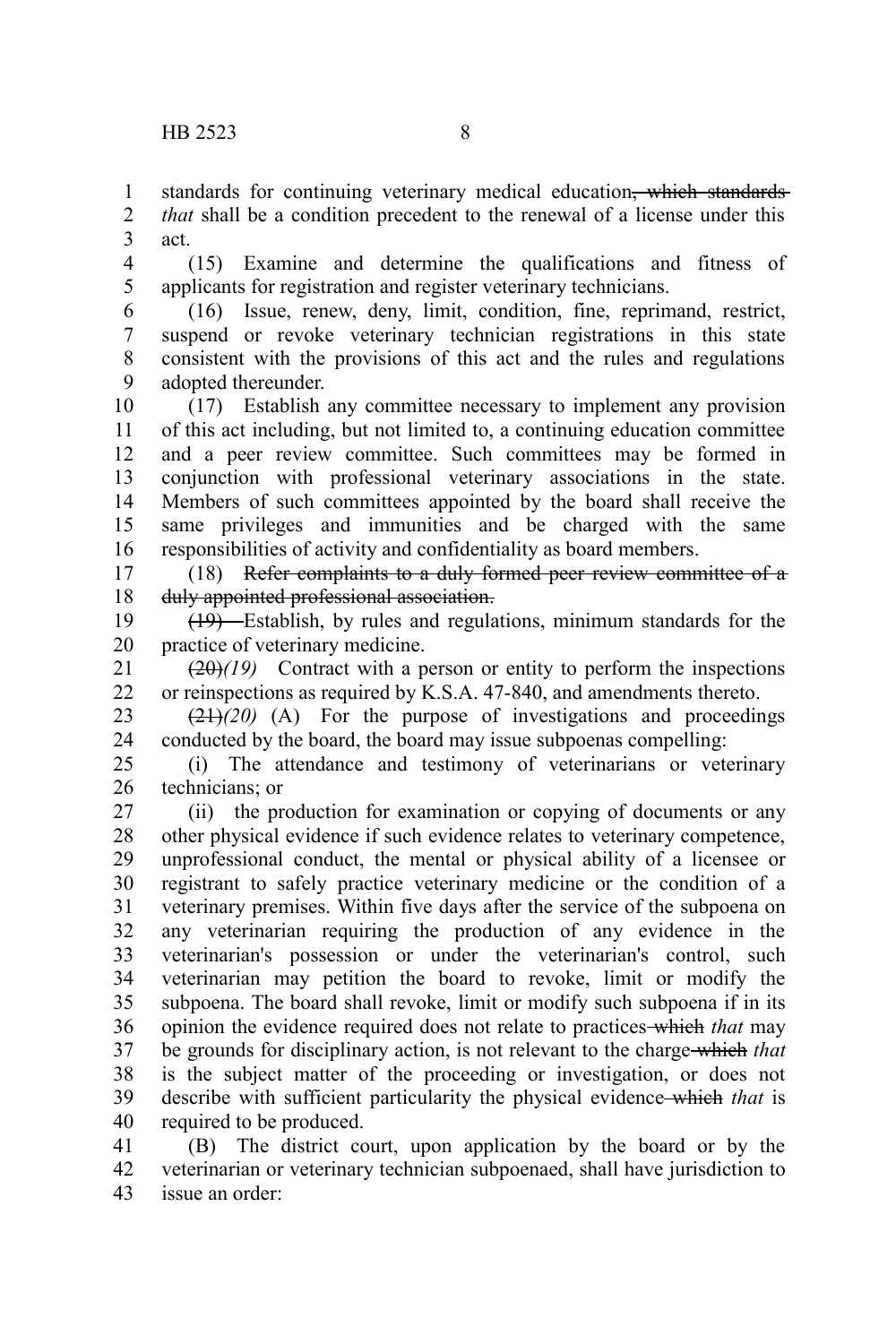(i) Requiring such veterinarian or veterinary technician to appear before the board or the board's duly authorized agent to produce evidence relating to the matter under investigation; or 1 2 3

(ii) revoking, limiting or modifying the subpoena if in the court's opinion the evidence demanded does not relate to practices which *that* may be grounds for disciplinary action, is not relevant to the charge which *that* is the subject matter of the hearing or investigation or does not describe with sufficient particularity the evidence which *that* is required to be produced. 4 5 6 7 8 9

(b) The powers of the board are granted to enable the board to effectively supervise the practice of veterinary medicine and are to be construed liberally in order to accomplish such objective. 10 11 12

(c) Notwithstanding any provision of this section to the contrary, on and after July 1, 2014, through June 30, 2016, the executive director of the board shall be jointly appointed by the board and the animal health commissioner of the Kansas department of agriculture. Any conflict between the board and the animal health commissioner in appointing anexecutive director shall be resolved by the secretary of agriculture. The executive director, in conjunction with the animal health commissioner, shall make all other hires of professional and administrative staff pursuant to hiring procedures of the Kansas department of agriculture. All employees of the board immediately prior to the effective date of this section shall become employees of the Kansas department of agriculture and are hereby transferred to the Kansas department of agriculture on the effective date of this section. Employees transferred pursuant to this subsection shall retain all retirement benefits and leave balances and rights that had accrued or vested prior to the date of transfer. The service of each such employee so transferred shall be deemed to have been continuous. The provisions of this subsection shall expire on June 30, 2016. 13 14 15 16 17 18 19 20 21 22 23 24 25 26 27 28 29

(d) Notwithstanding any provision of this act to the contrary, on and after July 1, 2014, through June 30, 2016, the board shall submit allproposed rules and regulations to the secretary of agriculture. The secretary of agriculture may recommend any changes to proposed rules and regulations for approval by the board. The secretary shall formally propose and adopt all rules and regulations of the board pursuant to the rules and regulations filing act, K.S.A. 77-415 et seq., and amendments thereto. The secretary shall not adopt any rule and regulation unless such rule and regulation has been approved by the board. The provisions of this subsection shall expire on June 30, 2016. 30 31 32 33 34 35 36 37 38 39

Sec. 5. K.S.A. 47-829 is hereby amended to read as follows: 47-829. (a) *(1)* All licenses, including institutional licenses, *and veterinary technician registrations,* shall expire annually on June 30, except as provided in K.S.A. 47-855, and amendments thereto, of each year but may 40 41 42 43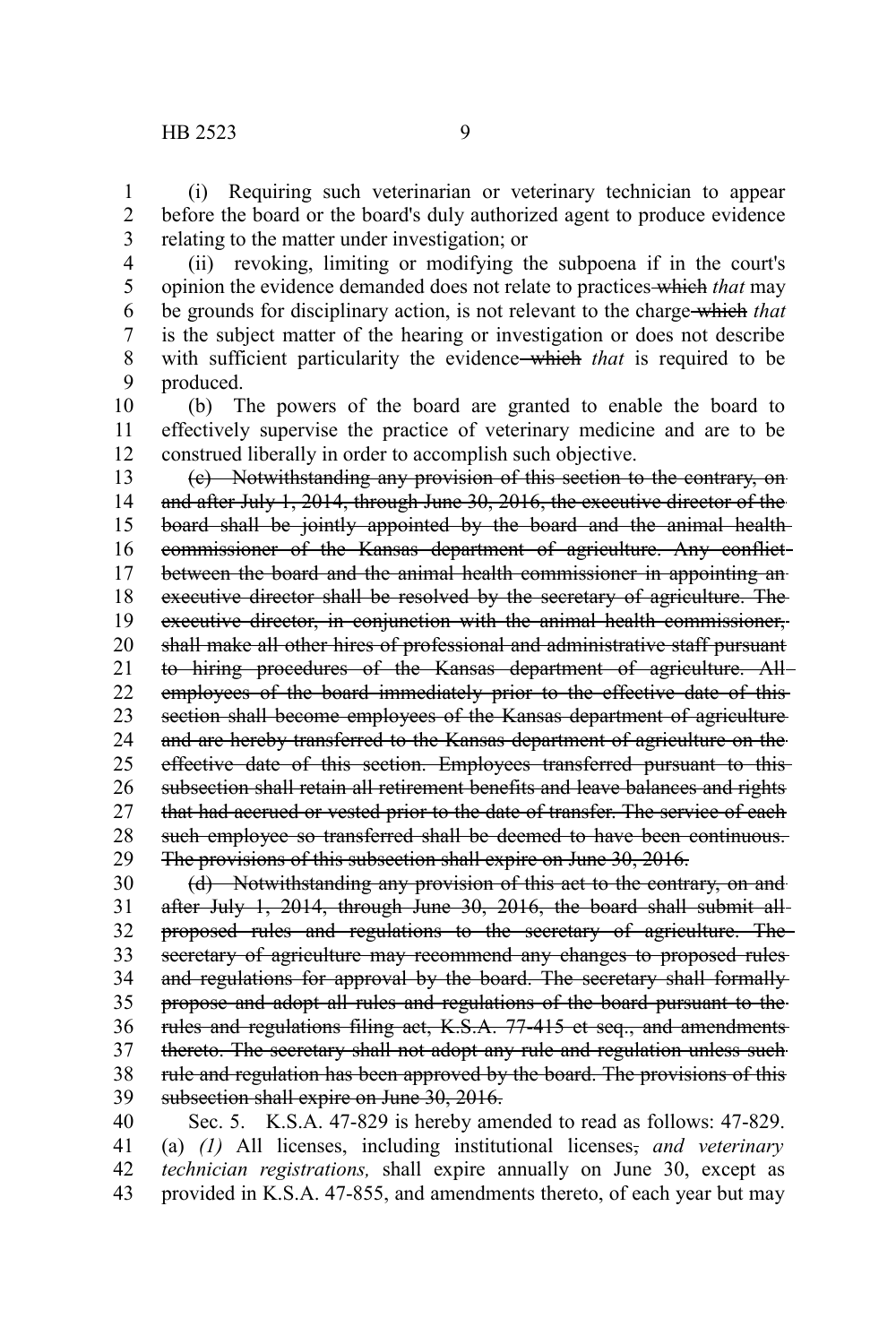be renewed by registration with the board and payment of the license *or* 1

*registration* renewal fee established and published by the board, pursuant to the provisions of K.S.A. 47-822, and amendments thereto. On June 1 of each year, the executive director shall mail a notice to each licensed veterinarian *or registered veterinary technician* that the veterinarian's license *or registration* will expire on June 30 and provide the veterinarian *or veterinary technician* with a form for license renewal. For institutional licenses as provided in K.S.A. 47-855, and amendments thereto, a notice of the expiration of such license shall be mailed to the applicant and the school of veterinary medicine at which the institutional licensee is employed not later than 30 days prior to the expiration of such license. The application for renewal of institutional licenses may be made in compiled format by the school of veterinary medicine for all of its employees desiring renewal, along with a single payment for all corresponding renewal fees. 2 3 4 5 6 7 8 9 10 11 12 13 14 15

 $(1)$ <sup>2</sup>) The application shall contain a statement to the effect that the applicant has not been convicted of a felony, has not been the subject of professional disciplinary action taken by any public agency in Kansas or any other state, territory or the District of Columbia, and has not violated any of the provisions of the Kansas veterinary practice act. If the applicant is unable to make that statement, the application shall contain a statement of the conviction, professional discipline or violation. 16 17 18 19 20 21 22

 $\left(\frac{2}{2}\right)$  The board, as part of the renewal process, may make necessary inquiries of the applicant and conduct an investigation in order to determine if cause for disciplinary action exists. 23 24 25

(b) A license may be renewed upon payment of the renewal fee as required by this section and the provision of satisfactory evidence that the licensee has participated in a minimum of 20 clock hours of continuing education. *A veterinary technician registration may be renewed upon payment of the renewal fee as required by this section and the provision of satisfactory evidence that the individual has participated in a minimum of eight clock hours of continuing education.* The burden of proof for showing such participation in continuing education hours shall be the responsibility of the licensee *or registrant*. The continuing education requirement may be waived for impaired veterinarians, as defined by K.S.A. 47-846(c), and amendments thereto, and may be waived for *licensed* veterinarians *and registered veterinary technicians* while they are on active military duty with any branch of the armed services of the United States during a time of national emergency which *that* shall not exceed the longer of three years or the duration of a national emergency, and shall be waived for persons possessing an institutional license. 26 27 28 29 30 31 32 33 34 35 36 37 38 39 40 41

(c) Any person who practices veterinary medicine *under this act* after the expiration of such person's license *or registration* and willfully or by 42 43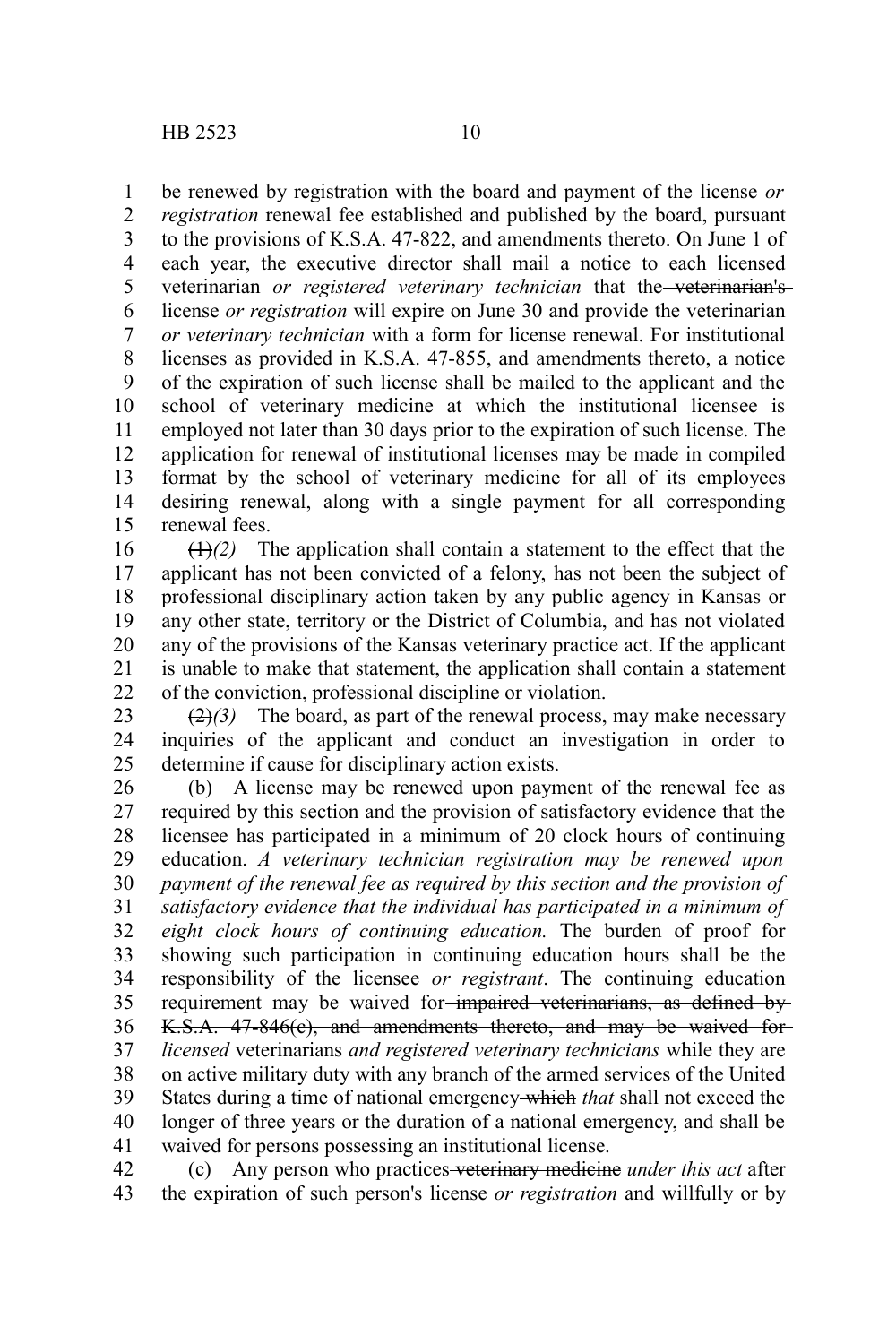neglect fails to renew such license *or registration* shall be practicing in violation of this act. Any license *or registration* renewal application which *that* is submitted beyond the annual renewal date shall be assessed a penalty fee not to exceed \$100 as established by the board by rules and regulations. In the event that the application for renewal of any veterinarian license or*,* institutional license *or veterinary technician registration* has not been submitted within 60 days of the expiration date of such license *or registration*, the board shall notify the veterinarian *person* by certified mail, return receipt requested, that the license or *registration* has expired and shall not be reinstated unless such veterinarian *person* submits an application for and requalifies for a new license *or registration* and pays the license *or registration* application fee not to exceed \$250 as established by the board by rules and regulations. 1 2 3 4 5 6 7 8 9 10 11 12 13

(d) The board, by rules and regulations, may waive the payment of the license *or registration* renewal fee of any person holding a Kansas veterinary license or*,* institutional license *or veterinary technician registration* during the period when such person is on active military duty with any branch of the armed services of the United States during a time of national emergency which. Any such waiver shall not to exceed the longer of three years or the duration of a national emergency*, whichever is longer*. 14 15 16 17 18 19 20

Sec. 6. K.S.A. 47-830 is hereby amended to read as follows: 47-830. The board, in accordance with the provisions of the Kansas administrative procedure act, may refuse to issue a license, revoke, suspend, limit, condition, reprimand or restrict a license to practice veterinary medicine or*,* an institutional license *or a veterinary technician registration* for any of the following reasons: 21 22 23 24 25 26

(a) The employment of fraud, misrepresentation or deception in obtaining a license *or registration*; 27 28

(b) an adjudication of incapacity by a court of competentjurisdiction*the licensee or registrant has been found to be mentally ill, not guilty by reason of insanity, not guilty because the licensee or registrant suffers from a mental disease or defect or incompetent to stand trial by a court of competent jurisdiction*; 29 30 31 32 33

(c) for having professional connection with or lending one's name to any illegal practitioner of veterinary medicine and the various branches thereof; 34 35 36

37

(d) false or misleading advertising;

(e) conviction of a felony or entering into a plea agreement or a diversion agreement in lieu of further criminal proceedings on a complaint alleging a violation of a felony; 38 39 40

(f) failure to *furnish the board, its investigators or its representatives any information legally requested by the board or to* provide a written response within the time prescribed by the board to a written request made 41 42 43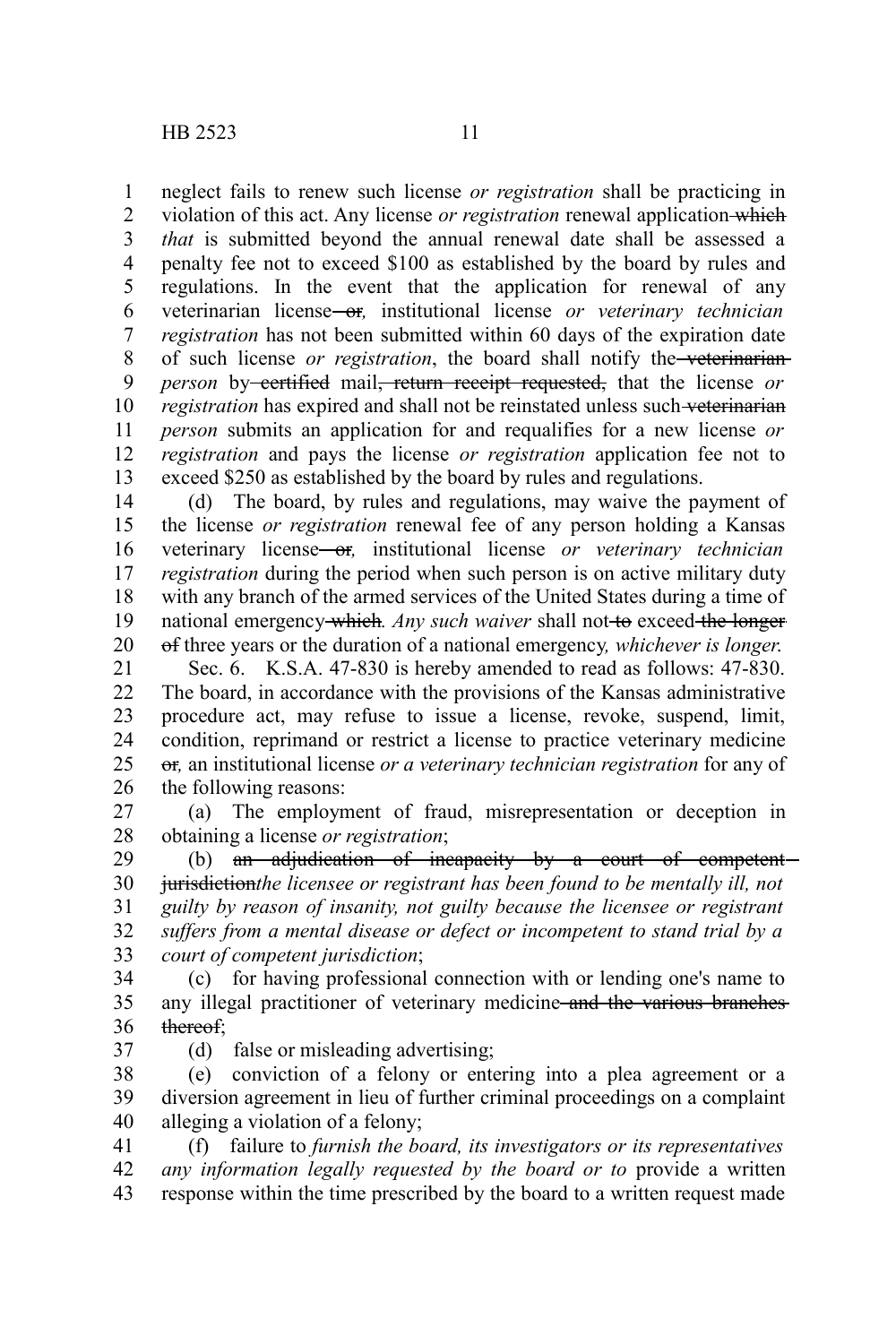by the board pursuant to an investigation by or on behalf of the board; 1

(g) employing, contracting with or utilizing in any manner any person in the unlawful practice of veterinary medicine; 2 3

(h) fraud or dishonest conduct in applying, treating or reporting diagnostic biological tests of public health significance or in issuing health certificates; 4 5 6

(i) failure of the veterinarian who is responsible for the operation and management of a veterinary premises to keep the veterinary premises in compliance with minimum standards established by rules and regulations as to sanitary conditions and physical plant; 7 8 9 10

(j) failure to report as required by law, or making false report of any contagious or infectious disease; 11 12 13

(k) dishonesty or negligence in the inspection of foodstuffs;

14

(l) cruelty or inhumane treatment to animals; (m) disciplinary or administrative action *or neglecting to inform the board of any such action* taken by any federal, state or local regulatory agency or any foreign country on grounds other than nonpayment of registration fees*, including the suspension, revocation or surrender of any* 15 16 17 18

*controlled substance license or registration issued by such agency or country*; 19 20

(n) disclosure of any information in violation of K.S.A. 47-839, and amendments thereto; 21 22

(o) unprofessional conduct as defined in rules and regulations adopted by the board includes, but is not limited to, the following: 23 24

(1) Conviction of a charge of violating any federal statute or any statute of this state, regarding controlled substances as defined in K.S.A. 65-4101, and amendments thereto; 25 26 27

(2) using unless lawfully prescribed, prescribing or administering to oneself or another person any of the controlled substances as defined in K.S.A. 65-4101, and amendments thereto or using, prescribing or administering any of the controlled substances as defined in K.S.A. 65- 4101, and amendments thereto or alcoholic beverages or any other drugs, chemicals or substances to the extent, or in such a manner as to bedangerous or injurious to a person licensed under the Kansas veterinary practice act, to oneself or to any other person or to the public, or to the extent that such use impairs the ability of such person so licensed to conduct with safety the practice authorized by the license; 28 29 30 31 32 33 34 35 36 37

(3) the conviction of more than one misdemeanor or any felony involving the use, consumption or self-administration of any of the substances referred to in this section or any combination thereof; 38 39 40

(4) violation of or attempting to violate, directly or indirectly, any provision of the Kansas veterinary practice act or any rules and regulations adopted pursuant to such act; and 41 42 43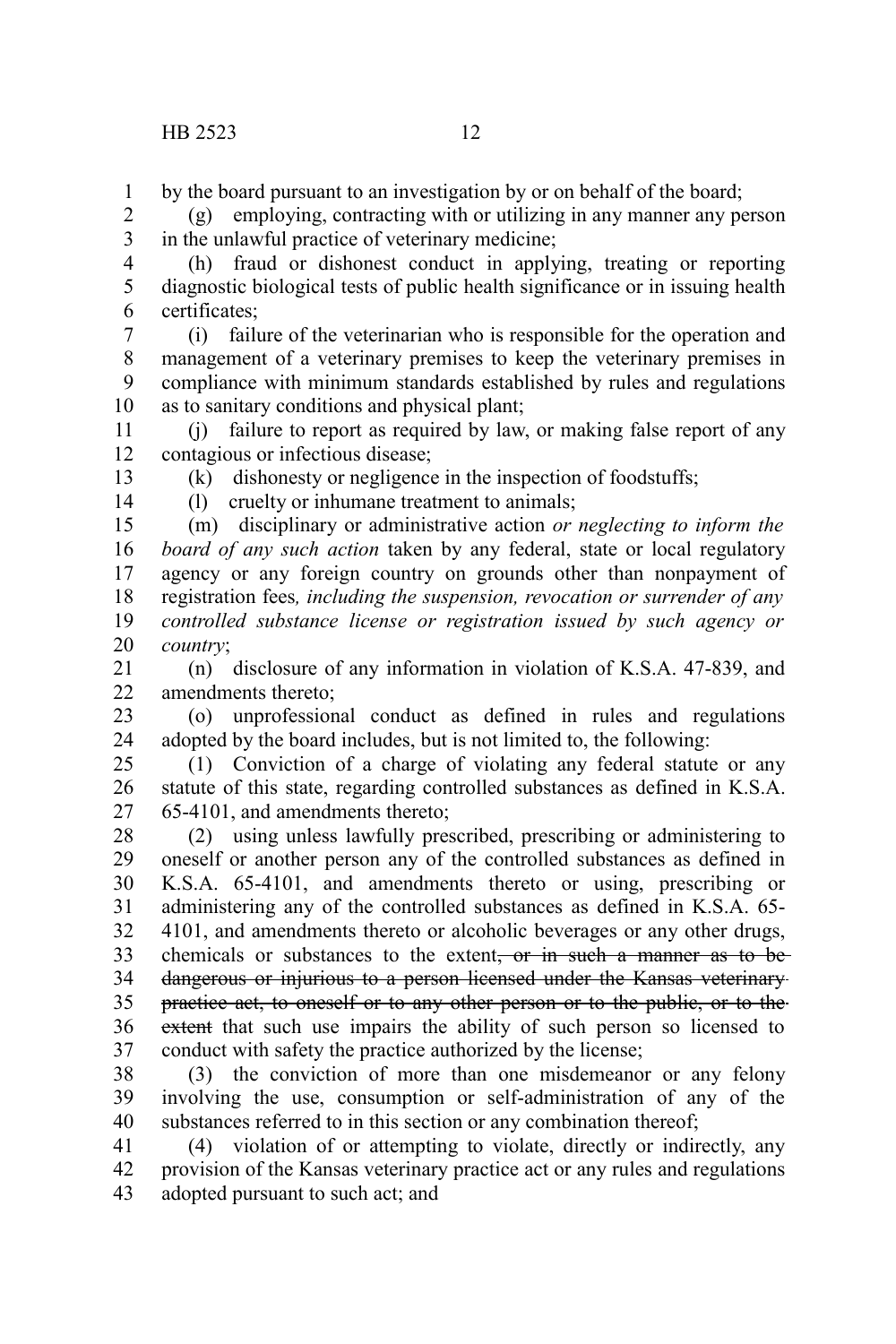(5) violation of an order of the board; 1

(p) conviction of a crime substantially related to qualifications, functions or duties of veterinary medicine, surgery or dentistry; 2 3

4 5

(q) fraud, deception, negligence or incompetence in the practice of veterinary medicine;

(r) the use, prescription, administration, dispensation or sale of any veterinary prescription drug or the prescription of an extra-label use of any over-the-counter drug in the absence of a valid veterinary-client-patient relationship; 6 7 8 9

(s) failing to furnish details or copies of a patient's medical records or failing to provide reasonable access to or a copy of a patient's radiographs to another treating veterinarian, hospital or clinic, upon the written request of and authorization from an owner or owner's agent, or failing to provide the owner or owner's agent with a summary of the medical record within a reasonable period of time and upon proper request by the owner or owner's agent, or failing to comply with any other law relating to medical records;  $\theta$ <sup>r</sup> 10 11 12 13 14 15 16 17

(t) determination that the veterinarian *or veterinary technician* is impaired, as defined in K.S.A. 47-846 *47-847*, and amendments thereto, by a representative of the impaired veterinarian committee, or as determined by the board after a hearing *board's designee; or* 18 19 20 21

*(u) cheating on or attempting to subvert the validity of an examination for licensure as a veterinarian or for registration as a veterinary technician*. 22 23 24

Sec. 7. K.S.A. 47-834 is hereby amended to read as follows: 47-834. (a) Unlawful practice of veterinary medicine is the practice of veterinary medicine by a person without a license unless that person is exempt from such requirement pursuant to the provisions of K.S.A. 47-817, and amendments thereto. 25 26 27 28 29

(b) Unlawful operation or management of veterinary premises is the operation or management by a person of a veterinary premises that is not registered pursuant to the provisions of K.S.A. 47-840, and amendments thereto. 30 31 32 33

(c) (1) Unlawful practice of veterinary medicine is a class B *A* nonperson misdemeanor. 34 35

(2) Unlawful operation or management of veterinary premises is a class B *A* nonperson misdemeanor. 36 37

(3) Each act that violates the provisions of subsection (a) or (b) constitutes a distinct and separate offense. 38 39

(d) The board may order the remedying of any violations of any provision of this act or any rules and regulations of the board. The board may issue a cease and desist order upon board determination that a licensee, registrant or any veterinarian has violated any provision of this 40 41 42 43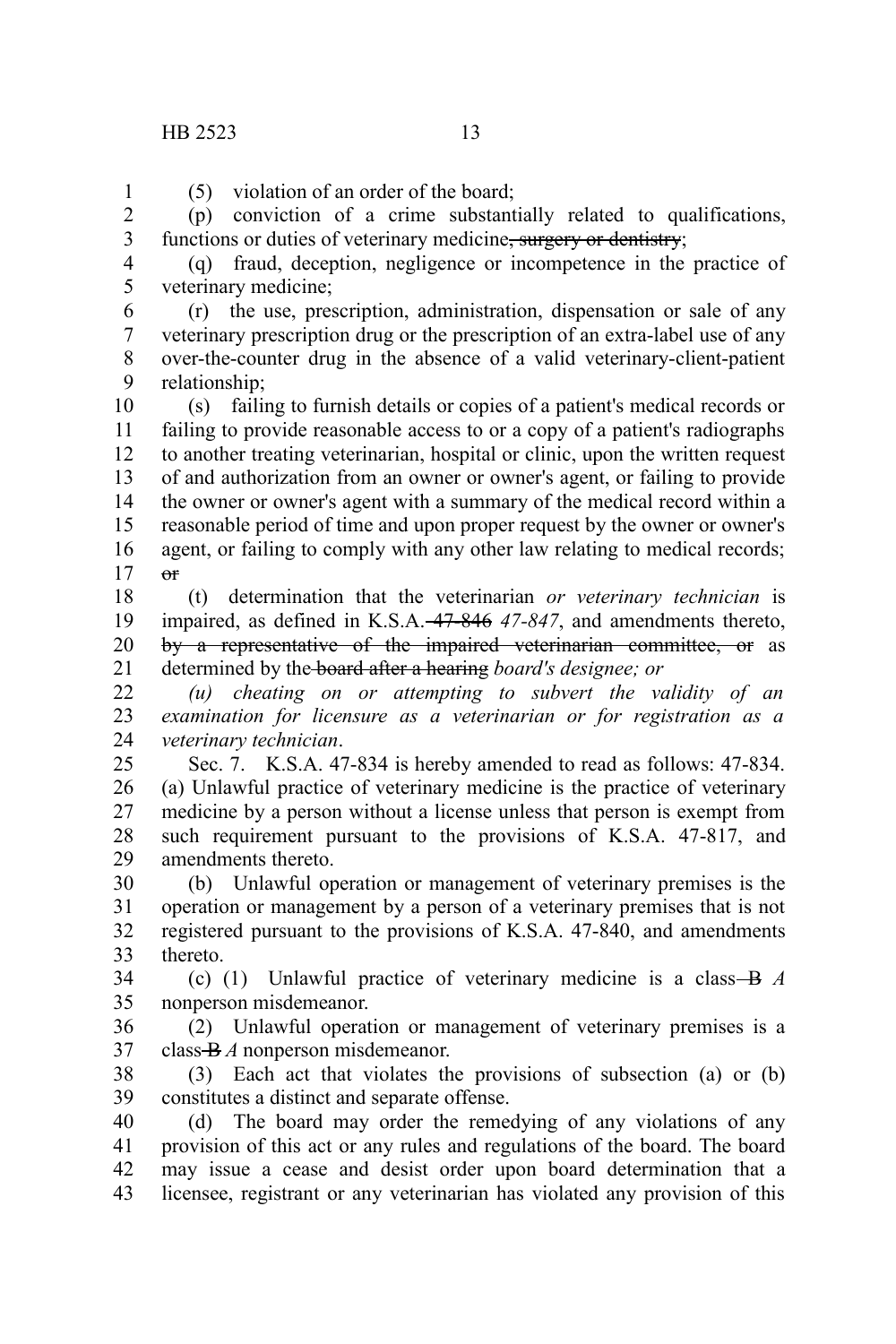act, an order of the board or any rules and regulations of the board. 1

(e) If the board determines that a person is practicing veterinary medicine without a license on a companion animal or is operating or managing a veterinary premises that is not registered pursuant to K.S.A. 47-480, and amendments thereto, in addition to any other penalties imposed by law, the board may take any or all of the following actions: 2 3 4 5 6

7

(1) Issue a cease and desist order;

(2) issue a citation and fine in accordance with the procedures in K.S.A. 47-843 and 47-844, and amendments thereto; and 8 9

(3)*(2)* bring an injunction action in its own name in a court of competent jurisdiction. 10 11

(f) For purposes of investigations and proceedings conducted by the board, the board may issue subpoenas compelling the attendance and testimony of any person or the production for examination or copying of documents or any other physical evidence according to the procedures in subsection  $(a)(19)$  of K.S.A.  $47-821(a)$ , and amendments thereto, if such evidence relates to practicing veterinary medicine without a license on a companion animal or operating or managing a veterinary premises that is not registered pursuant to K.S.A. 47-840, and amendments thereto. 12 13 14 15 16 17 18 19

(g) The successful maintenance of an action based on any one of the remedies set forth in this section shall in no way prejudice the prosecution of an action based on any other of the remedies. 20 21 22

Sec. 8. K.S.A. 47-835 is hereby amended to read as follows: 47-835. (a) Any animal placed in the custody of a licensed veterinarian for treatment, boarding or other care, which shall be *that remains* unclaimed by its owner or its owner's agent for a period of more than ten  $(10)$  days after written notice *is given to the owner or the owner's agent* by registered or certified mail, return receipt requested, is given the owner or the owner's agent at such person's last known address, shall be deemed to be abandoned and may be turned over to the nearest humane society, or dog pound or disposed of as the custodian may deem proper. 23 24 25 26 27 28 29 30 31

(b) The giving of notice to the owner, or the agent of the owner, of such animal by the licensed veterinarian, as provided in subsection (a) of this section, shall relieve the licensed veterinarian and any custodian to whom such animal may be given of any further liability for disposal. Such procedure by a licensed veterinarian shall not constitute grounds for disciplining procedure under this act. 32 33 34 35 36 37

(c) For the purpose of this act, the term "abandoned" shall mean to forsake entirely, or to neglect or refuse to provide or perform the legal obligations for care and support of an animal by its owner, or its owner's agent. Such abandonment shall constitute the relinquishment of all rights and claims by the owner to such animal. 38 39 40 41 42

Sec. 9. K.S.A. 47-840 is hereby amended to read as follows: 47-840. 43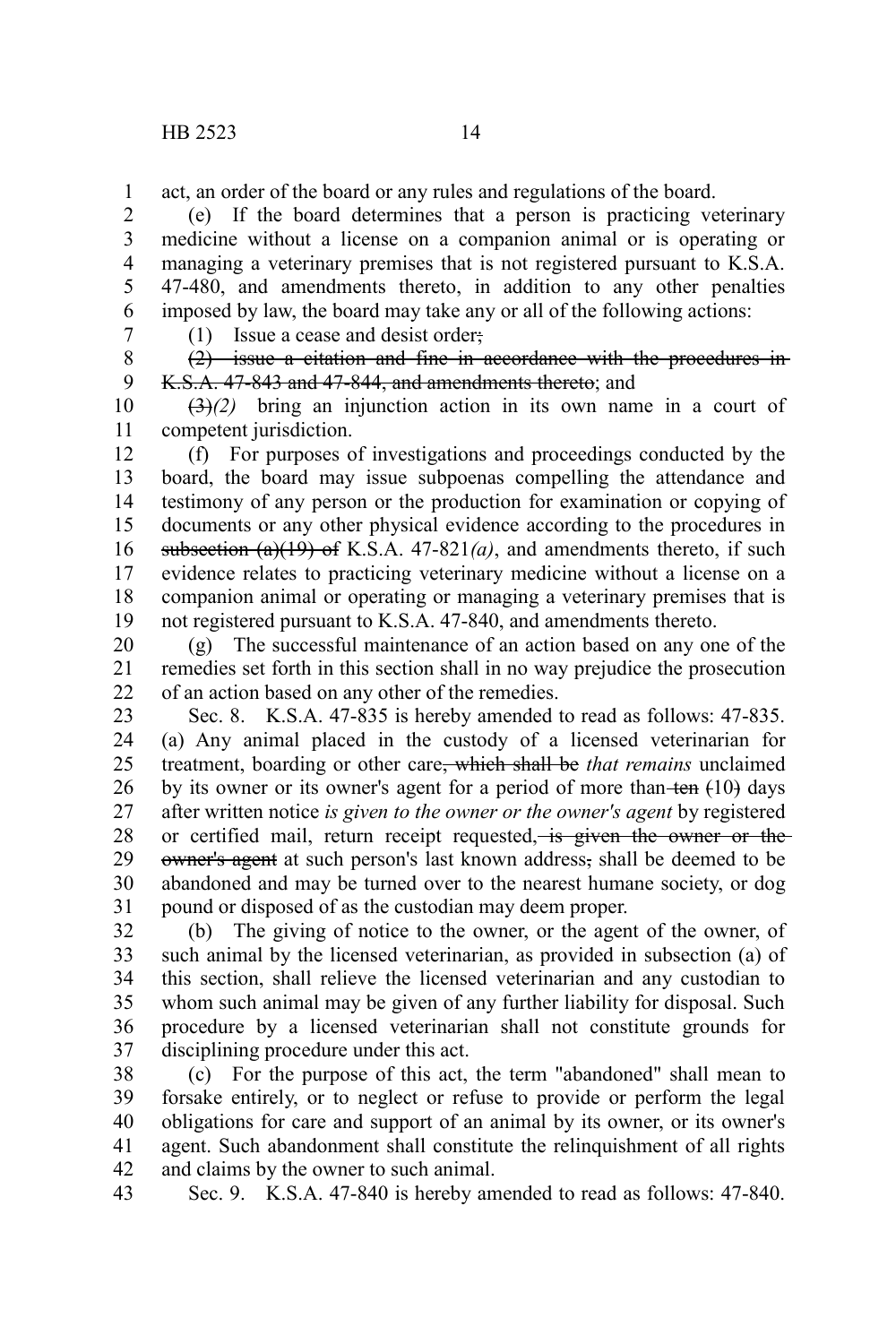(a) Each veterinary premises as defined by K.S.A. 47-816, and amendments thereto, shall be registered by the board. 1 2

(b) Each premises shall be inspected and registered by the board prior to the opening of such premises. Any existing premises shall be inspected and registered by the board within 60 days of any change-of the licensed veterinarian who is responsible for the operation and management of the veterinary premises *of the operating and managing veterinarian*. Upon receipt of the application for registration and payment of the application fee and inspection fee, as established in K.S.A. 47-822, and amendments thereto, the board shall cause such premises to be inspected by an authorized agent of the board. In lieu of an inspection, the board may register a premises-which *that* is accredited by a recognized organization whose standards are found by the board to meet or to exceed the minimum standards as established by board rules and regulations. 3 4 5 6 7 8 9 10 11 12 13 14

(c) The licensed *operating and managing* veterinarian who will be responsible for the operation and management of the premises shall apply for registration and submit the fee established pursuant to K.S.A. 47-822, and amendments thereto. The registrant shall notify the board within 30 days of any change in the licensed veterinarian who is responsible for the operation and management of the veterinary premises. 15 16 17 18 19 20

(d) The board shall deny any application for a registration of the premises when the inspection reveals that the premises does not meet the minimum standards established by board rules and regulations or other provisions of this act; in which event*. Upon such denial,* the applicant shall pay the inspection fee for each additional reinspection required to determine whether or not the premises has been brought into compliance with the minimum standards and other provisions of this act. 21 22 23 24 25 26 27

(e) The board, in accordance with the Kansas administrative procedure act, may refuse to register a veterinary premises, or revoke, suspend, limit or condition a registration, if an inspection reveals that the premises does not meet the minimum standards established by board rules and regulations or that the premises is being operated or managed by any person other than a licensed veterinarian whose license is in good standing with the board. 28 29 30 31 32 33 34

(f) The board may inspect or reinspect a premises upon receipt of a written, signed complaint that a licensee has violated the provisions of this act or rules and regulations of the board or that such premises is not in compliance with the provisions of this act or rules and regulations of the board. Nothing contained in this section shall be construed as preventing the board from conducting unannounced inspections of any premises without a finding of reasonable cause for the purpose of ascertaining whether or not such premises is in compliance with the provisions of this act. 35 36 37 38 39 40 41 42 43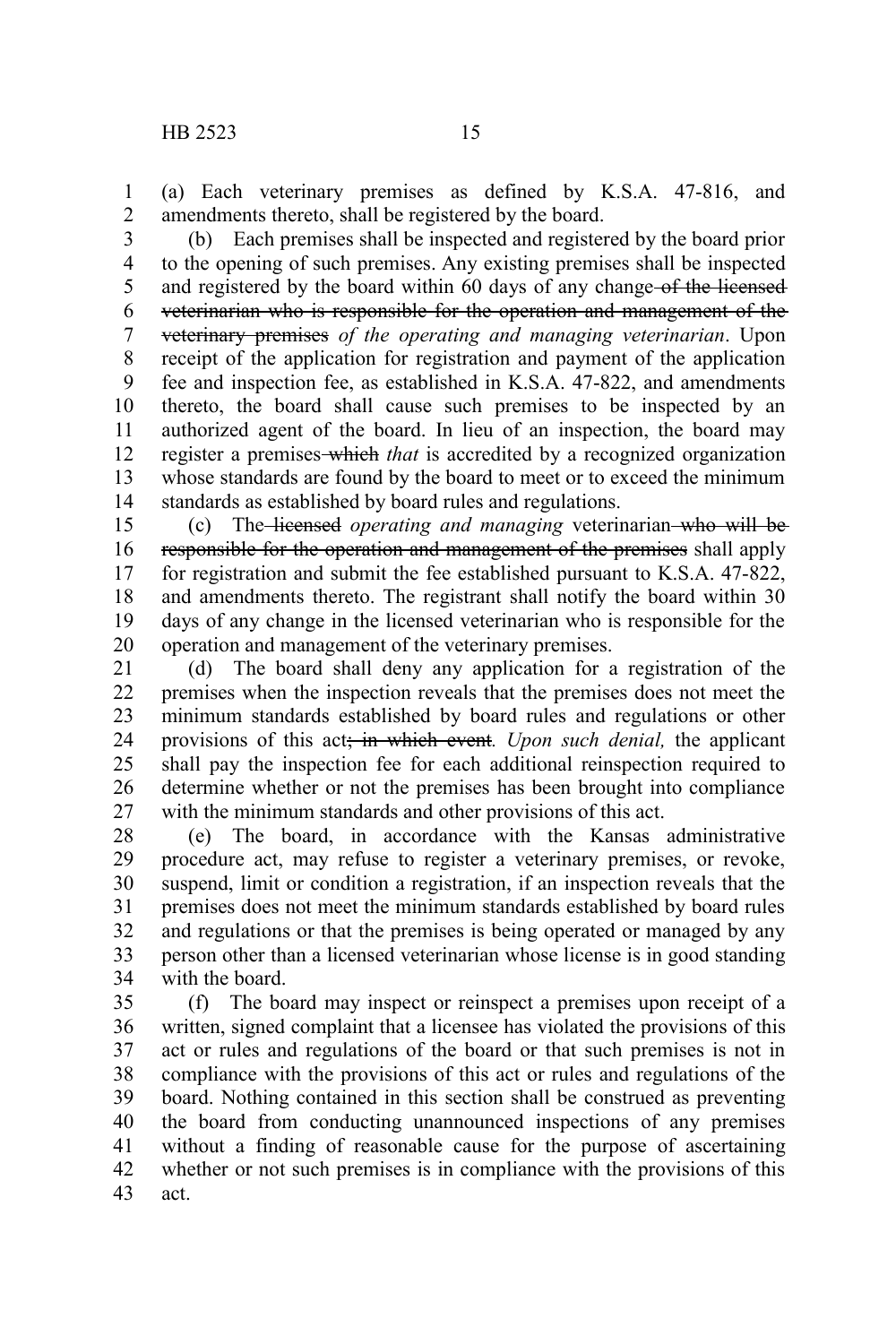(g) Application for and acceptance of a registration of the premises by an applicant shall be deemed as express consent for allowing the board or the board's authorized agent to conduct inspections to ensure compliance with this act or to investigate alleged complaints. All such inspections may be conducted with or without notice to the registrant. Inspections shall occur during normal business hours for the premises. Such consent and authority is to be clearly set forth in the application for registration and subscribed thereto by the applicant. 1 2 3 4 5 6 7 8

(h) All registrations shall expire annually and must be renewed by making application to the board and payment of the registration fee. Any renewal application which *that* is submitted after the annual renewal date shall be assessed a penalty fee as established by board rules and regulations. In the event that application for renewal of registration has not been submitted within 60 days of its expiration date, and after notice by eertified mail, return receipt requested, has been given to the registrant that the renewal application, the registration fee and the late renewal penalty fee are due, such registration of the premises shall automatically expire without a hearing and shall not be renewed unless a new registration application is submitted and the applicant pays the registration fee, the late renewal penalty fee and inspection fees. Any such premises which *that* has its registration automatically expired under this subsection must be reinspected prior to the issuance of a new registration. 9 10 11 12 13 14 15 16 17 18 19 20 21 22

(i) Each registrant shall have a policy which *that* addresses emergency and after-hour veterinary services and shall inform each client of the policy. If the policy changes, the registrant shall notify clients of the new policy. 23 24 25 26

(j) Each registrant shall keep such registration conspicuously displayed in the premises for which it is issued. 27 28

Sec. 10. K.S.A. 47-842 is hereby amended to read as follows: 47-842. *(a)* In addition to the board's authority to refuse licensure *or registration* or impose discipline pursuant to K.S.A. 47-830, and amendments thereto, the board shall have the authority to assess a fine not in excess of \$5,000 against a licensee *or registrant* for each of the causes specified in K.S.A. 47-830, and amendments thereto. Such fine may be assessed in lieu of or in addition to such discipline. The proceedings under this act shall be conducted in accordance with the Kansas administrative procedure act, and the board shall have all the powers granted therein. All fines collected pursuant to this section *subsection* shall be remitted to the state treasurer in accordance with the provisions of K.S.A. 75-4215, and amendments thereto. Upon receipt of each such remittance, the state treasurer shall deposit the entire amount in the state treasury to the credit of the state general fund. Actual costs related to investigation, adjudication and enforcement shall be deducted and credited to the veterinary examiners fee 29 30 31 32 33 34 35 36 37 38 39 40 41 42 43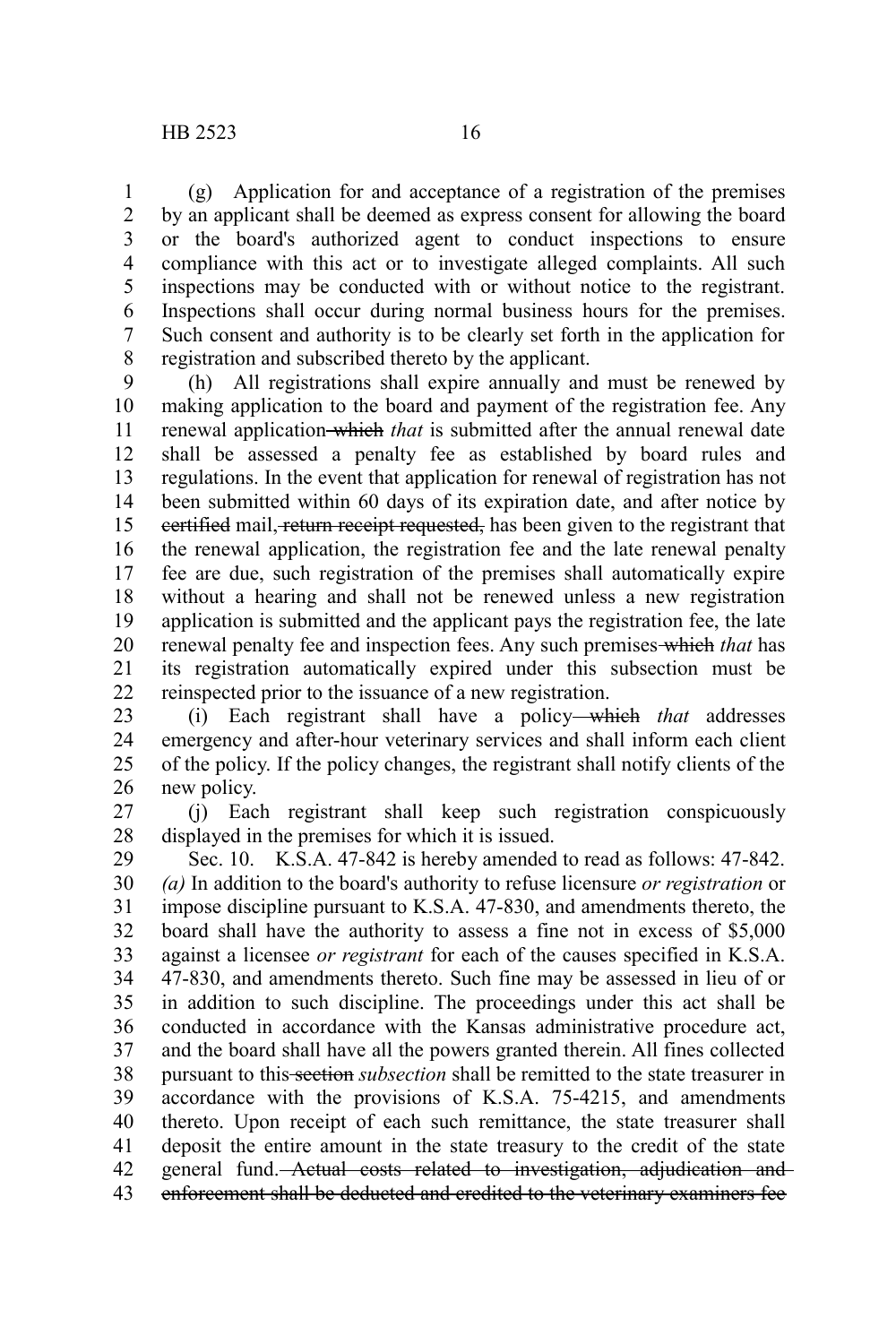fund. 1

*(b) In addition to any fine assessed pursuant to subsection (a), the board may assess a fee for actual costs related to the investigation or adjudication of, or enforcement against, any person for a violation of the statutes, rules and regulations or orders enforceable by the board. All fees collected pursuant to this subsection shall be remitted to the state treasurer in accordance with the provisions of K.S.A. 75-4215, and amendments thereto. Upon receipt of each such remittance, the state treasurer shall deposit the entire amount in the state treasury to the credit of the veterinary examiners fee fund.* 2 3 4 5 6 7 8 9 10

Sec. 11. K.S.A. 47-847 is hereby amended to read as follows: 47-847. (a) Any person may report to the board or to an appropriate state professional society or organization of veterinarians any information such person may have relating to an alleged impaired veterinarian. If the report is made to the appropriate state professional society or organization, such society or organization shall refer the matter to an impaired veterinarian committee duly constituted pursuant to the society's or organization's bylaws. The committee shall investigate all such reports and take appropriate action. 11 12 13 14 15 16 17 18 19

(b) If information concerning an alleged impaired veterinarian is reported to the board, the board may investigate the report or may refer the report to an impaired veterinarian committee. 20 21 22

(c) The impaired veterinarian committee referred to in subsection (a) shall submit to the board, on a form promulgated by such board, at least once every three months, a report summarizing the reports received pursuant[to] this section. The report shall include the number of reportsconcerning impaired veterinarians, whether an investigation was conducted and any action taken. 23 24 25 26 27 28

(d) If the board determines that the impaired veterinarian committee referred to in subsection (a) is not fulfilling its duties under this section, the board, upon notice and an opportunity to be heard, may require such state professional society or organization to transfer to the board all reports made pursuant to this section to such state professional society ororganization. 29 30 31 32 33 34

*(a) (1) If a person alleges, on a form prescribed by the board, that a licensed veterinarian's or registered veterinary technician's ability to practice with reasonable skill and safety towards patients is impaired, or that such licensed veterinarian or registered veterinary technician has otherwise violated the Kansas veterinary practice act, an investigator employed by the board shall be assigned to the case.* 35 36 37 38 39 40

*(2) The investigator shall refer the allegation to one or more members of the probable cause committee.* 41 42

*(3) The investigator shall gather, submit and present investigative* 43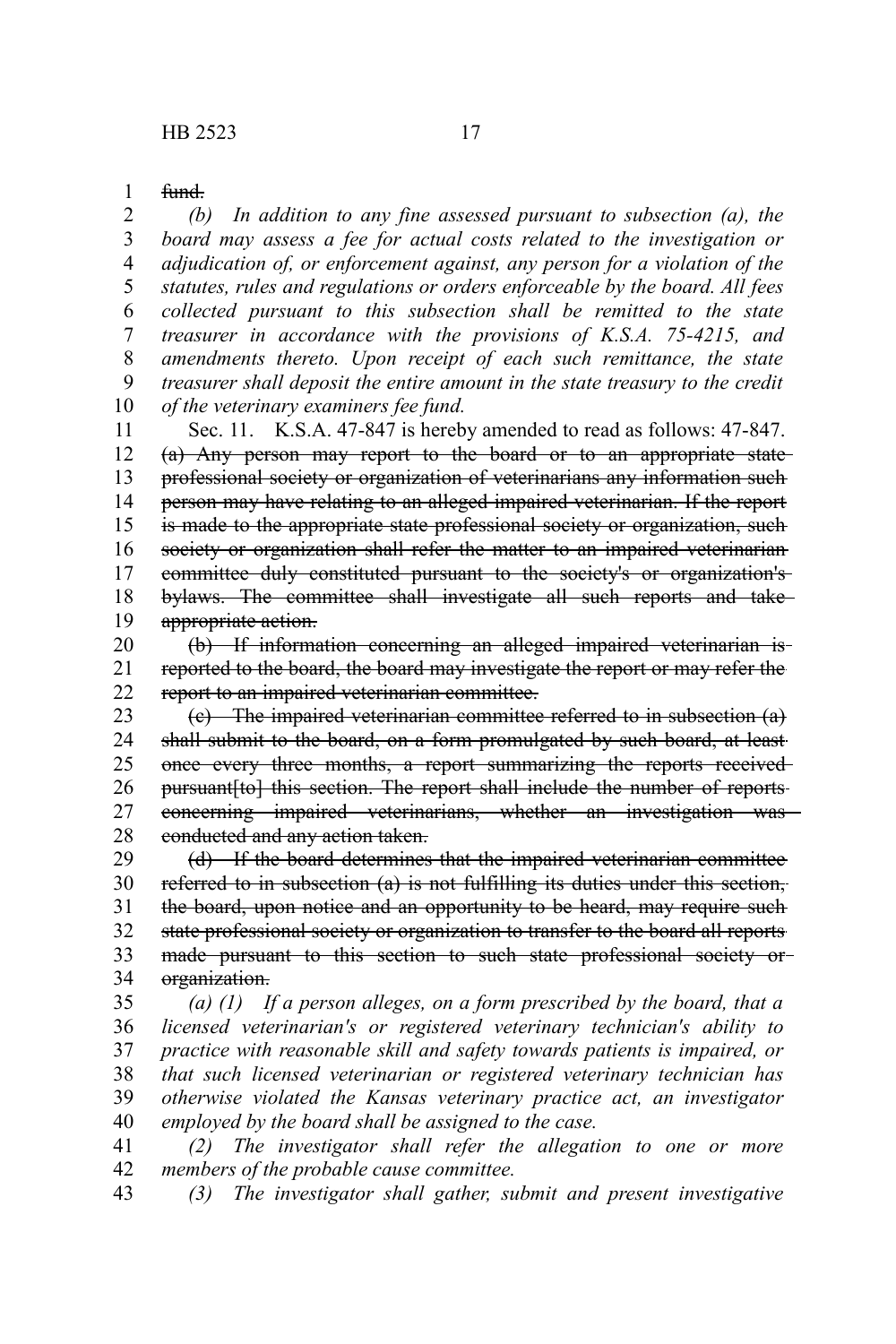*information to the probable cause committee in closed sessions held pursuant to K.S.A. 75-4319, and amendments thereto.* 1 2

*(4) Such probable cause committee shall have the authority to compel such licensed veterinarian or registered veterinary technician to submit to:* 3 4 5

6

*(A) An investigative or disciplinary proceeding; and*

*(B) a mental or physical examination, substance abuse evaluation or drug screen, or any combination thereof, by such persons as the probable cause committee may designate either in the course of an investigation or disciplinary proceeding.* 7 8 9 10

*(b) (1) Upon a determination by the probable cause committee that the licensee's or registrant's ability to practice with reasonable skill and safety towards patients is impaired, or that such licensed veterinarian or registered veterinary technician has otherwise violated the Kansas veterinary practice act, the executive director shall notify such licensee or registrant of such determination and any resulting disciplinary action taken pursuant to K.S.A. 47-830, and amendments thereto, or any citation issued in lieu thereof.* 11 12 13 14 15 16 17 18

*(2) (A) If a licensee or registrant desires to contest such determination, such licensee or registrant shall notify the executive director in writing of such licensee's or registrant's request.* 19 20 21

*(B) If such licensee or registrant has so notified the executive director, a second probable cause committee consisting of different members shall hold a hearing and issue a determination, based on findings of fact, affirming, modifying or vacating the determination of the first probable cause committee. The executive director shall then notify such licensee or registrant of such determination.* 22 23 24 25 26 27

*(c) The proceedings under this section shall be conducted in accordance with the Kansas administrative procedure act and the board shall have all the powers granted therein.* 28 29 30

*(d) Any licensed veterinarian or registered veterinary technician affected by this section shall be offered, at reasonable intervals, an opportunity to demonstrate that such licensed veterinarian or registered veterinary technician can competently resume practice with reasonable skill and safety towards patients.* 31 32 33 34 35

*(e) For the purposes of this section, any person who accepts the privilege to practice as a licensed veterinarian or registered veterinary technician in this state by practicing or by the making and filing of a renewal application in this state shall be deemed to have consented to submit to a mental or physical examination, substance abuse evaluation or drug screen, or any combination thereof, when directed in writing by the board.* 36 37 38 39 40 41 42

*(f) (1) Investigative information that is gathered pursuant to this* 43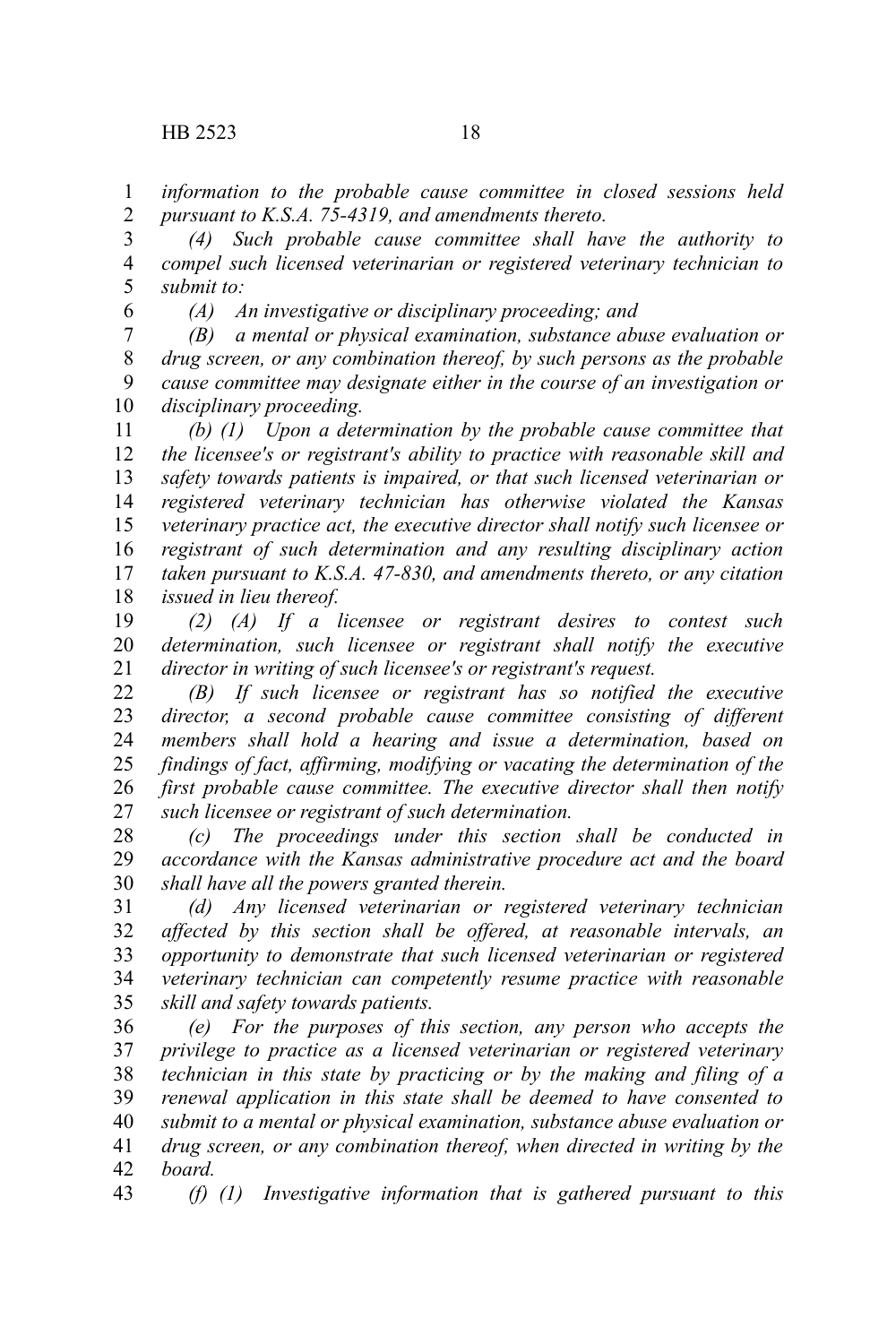*section may include, but not be limited to, reports, findings and records,* 1

*including the results of any examination, evaluation or screen performed pursuant to this section.* 2 3

*(2) Any investigative information collected pursuant to this section, except as otherwise provided, shall be confidential and shall not be:* 4 5

*(A) Subject to discovery, subpoena or other means of legal compulsion for release to any person or entity;* 6 7

8 9 *(B) voluntarily released to any person or entity; or*

*(C) used in any civil, criminal or administrative action.*

*(3) The provisions of paragraph (2) shall not apply to any subsequent investigative or disciplinary hearing held by a probable cause committee that is a continuation of the same case.* 10 11 12

*(4) Upon the dismissal or conclusion of a proceeding that is conducted by a probable cause committee pursuant to this section, any investigative information gathered in the course of such case shall be considered an open record and otherwise subject to the Kansas open records act.* 13 14 15 16 17

*(5) (A) The provisions of this subsection providing for the confidentiality of records shall expire on July 1, 2027, unless the legislature acts to reenact such provisions.* 18 19 20

*(B) The legislature shall review the provisions of this subsection pursuant to K.S.A. 45-229, and amendments thereto, prior to July 1, 2027.* 21 22

*(g) (1) No person in attendance at a closed portion of an investigative proceeding held by a probable cause committee shall be required to testify at a subsequent civil, criminal or administrative hearing regarding the existence or content of any investigative report, finding or record privileged under this section that was disclosed in such closed session, nor shall such testimony be admitted into evidence in any subsequent civil, criminal or administrative hearing.* 23 24 25 26 27 28 29

*(2) The provisions of this subsection shall not apply to any subsequent investigative or disciplinary hearing held by a probable cause committee that is a continuation of the same case.* 30 31 32

*(h) No person or entity that, in good faith, reports or provides information or investigates any licensee or registrant as authorized by this section shall be liable in a civil action for damages or other relief arising from providing information or conducting an investigation except upon clear and convincing evidence that:* 33 34 35 36 37

38

*(1) The information was completely false; or*

*(2) the investigation was based on false information and the falsity was known to the person making the report, providing the information or conducting the investigation at the time thereof.* 39 40 41

*(i) The board shall adopt rules and regulations as necessary to implement the provisions of this section.* 42 43